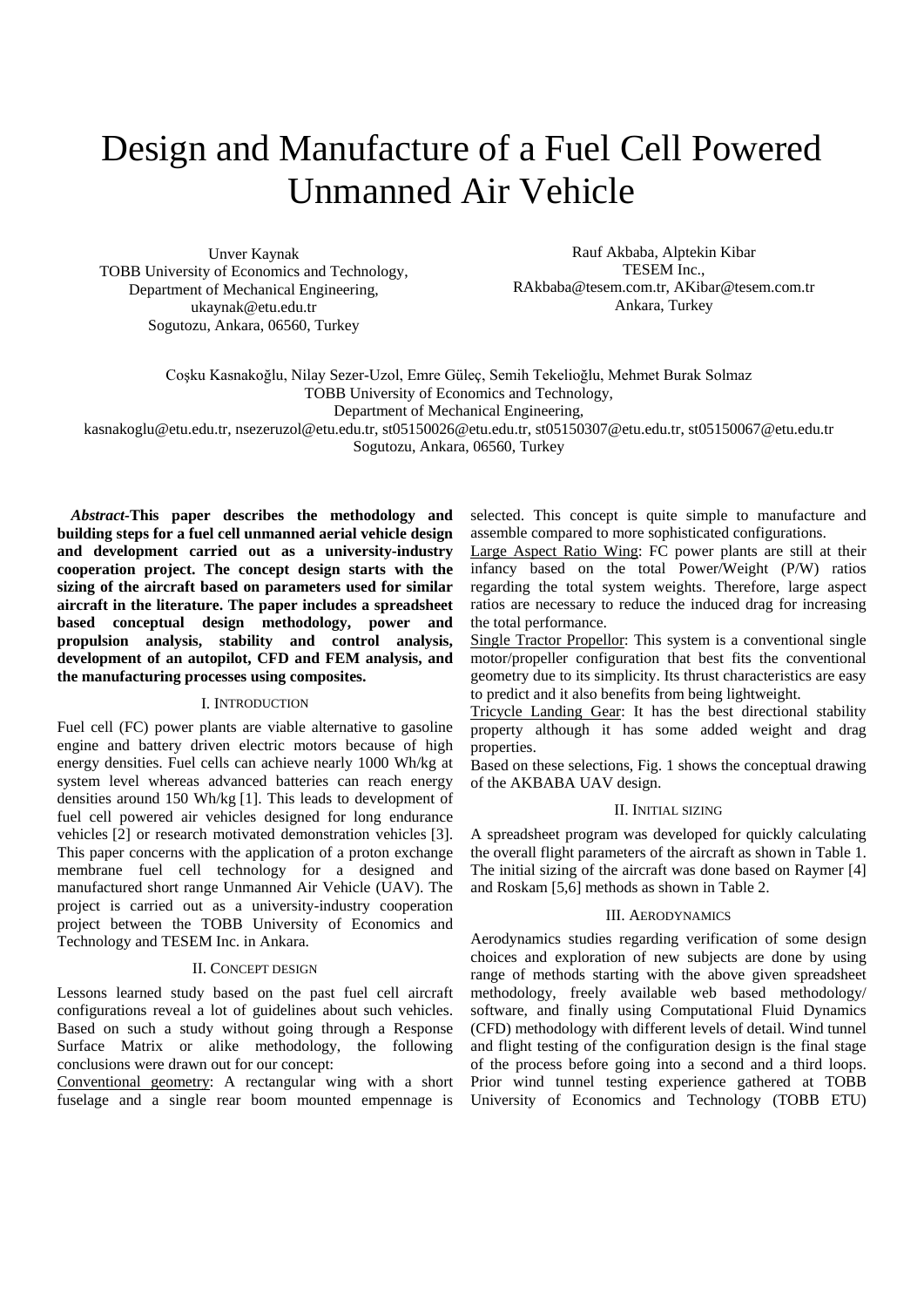

#### Fig. 1. AKBABA Concept Picture.

|                    | <b>Flight Dynamics Equations</b> |                       |                   |                      |                |                |                   |        |                |
|--------------------|----------------------------------|-----------------------|-------------------|----------------------|----------------|----------------|-------------------|--------|----------------|
|                    | $Fx =$                           | Tcos(teta)            | - D cos(gamma)    |                      | - L sin(gamma) |                |                   |        |                |
|                    | $\mathbf{Fz} = \mathbf{W} -$     | $T \sin(\text{teta})$ | $+ D \sin(gamma)$ |                      | - L cos(gamma) |                |                   |        |                |
|                    |                                  |                       |                   |                      |                |                |                   |        |                |
| <b>WING</b>        | Gamma                            | Alpha                 | Theta             | Weight (N)           | Thrust $(N)$   | Lift(N)        | $\text{ Drag}(N)$ | Fx(N)  | FZ(N)          |
|                    | $\mathbf{0}$                     | $\Omega$              | $\Omega$          | 145                  | 27             | 197.210        | 7.995             | 19.005 | $-52.210$      |
|                    |                                  |                       |                   |                      |                |                |                   |        |                |
|                    | Rho (kg/m3)                      | $V_{cr}(m/s)$         | K_vis             | Cl cruise            | Cd0            | C <sub>d</sub> | Re                |        |                |
|                    | 1.113                            | 15                    | 1.58E-05          | 0.9                  | 0.015          | 0.036          | 324570            |        |                |
|                    |                                  |                       |                   |                      |                |                |                   |        |                |
|                    | A.R.                             | e                     | T.R.              | $S_{\text{ref}}(m2)$ |                | b(m)           | Cr(m)             | Ct(m)  | $Cmac$ (m)     |
| Eppler 420         | 15                               | 0.8                   | 0.9               | 1.75                 |                | 5.123          | 0.360             | 0.324  | 0.342          |
|                    |                                  |                       |                   |                      |                |                |                   |        |                |
| <b>FUSELAGE</b>    | A(T 6.3)                         | C(T 6.3)              |                   |                      |                | L(m)           | $L_t$ tail (m)    |        |                |
|                    | 3.5                              | 0.23                  |                   |                      |                | 2.379          | 1.427             |        |                |
|                    |                                  |                       |                   |                      |                |                |                   |        |                |
| <b>HORIZ. TAIL</b> | $Cht$ (T 6.4)                    | A.R.                  | T.R.              |                      |                | $Sht$ (m2)     | $\mathbf b$       | Cr     | C <sub>t</sub> |
| <b>NACA0009</b>    | 0.5                              | $\overline{4}$        | 1                 |                      |                | 0.210          | 0.916             | 0.229  | 0.229          |
|                    |                                  |                       |                   |                      |                |                |                   |        |                |
| <b>VERT. TAIL</b>  | $C_{V}(T 6.4)$                   | A.R.                  | T.R.              |                      |                | $S_v(t(m2))$   | b                 | Cr     | $C_{t}$        |
|                    | 0.02                             | 1.5                   | 0.8               |                      |                | 0.126          | 0.434             | 0.322  | 0.257          |

regarding the low Reynolds number airfoils and propeller the Eppler420 [8]. The drag polar, coefficients of lift and technology sheds light into the present design. It is a well known fact that the tricky part of the airfoil selection is degradation of the airfoil performances in the low Reynolds number where viable predictions are difficult to make.

## *A. Airfoil Selection*

Freely available web based softwares such as the JAVAFOIL [7] is used in the airfoil selection process. The marginal power output capacity of the current fuel cells stipulates us to use a high lift airfoil for the wing. Three candidate airfoils were chosen in the present project such as a very widely used model plane and UAV airfoil: Selig-Donovan SD7062, a general aviation airfoil: NASA LS(1)-0417, and a soaring plane airfoil:

moment versus angle of attack at a low Reynolds number of 300,000 are given in Fig. 2. Our past wind tunnel experience tells us that, in practice, the low Re number behavior may actually be worse then what is predicted here, but since the present approach is taken just as one of a trend analysis, this level of analysis is deemed sufficient at this stage. As seen, the E420 airfoil is a superior airfoil in terms of lift but with the attendant drag and moment penalties in comparison with the SD7062 and LS(1)-0417 airfoils. At this point, with regards to take-off and flexible loading requirements, the high lift character of the E420 overweighs the pitching moment and drag penalties, and therefore it is chosen as the design airfoil.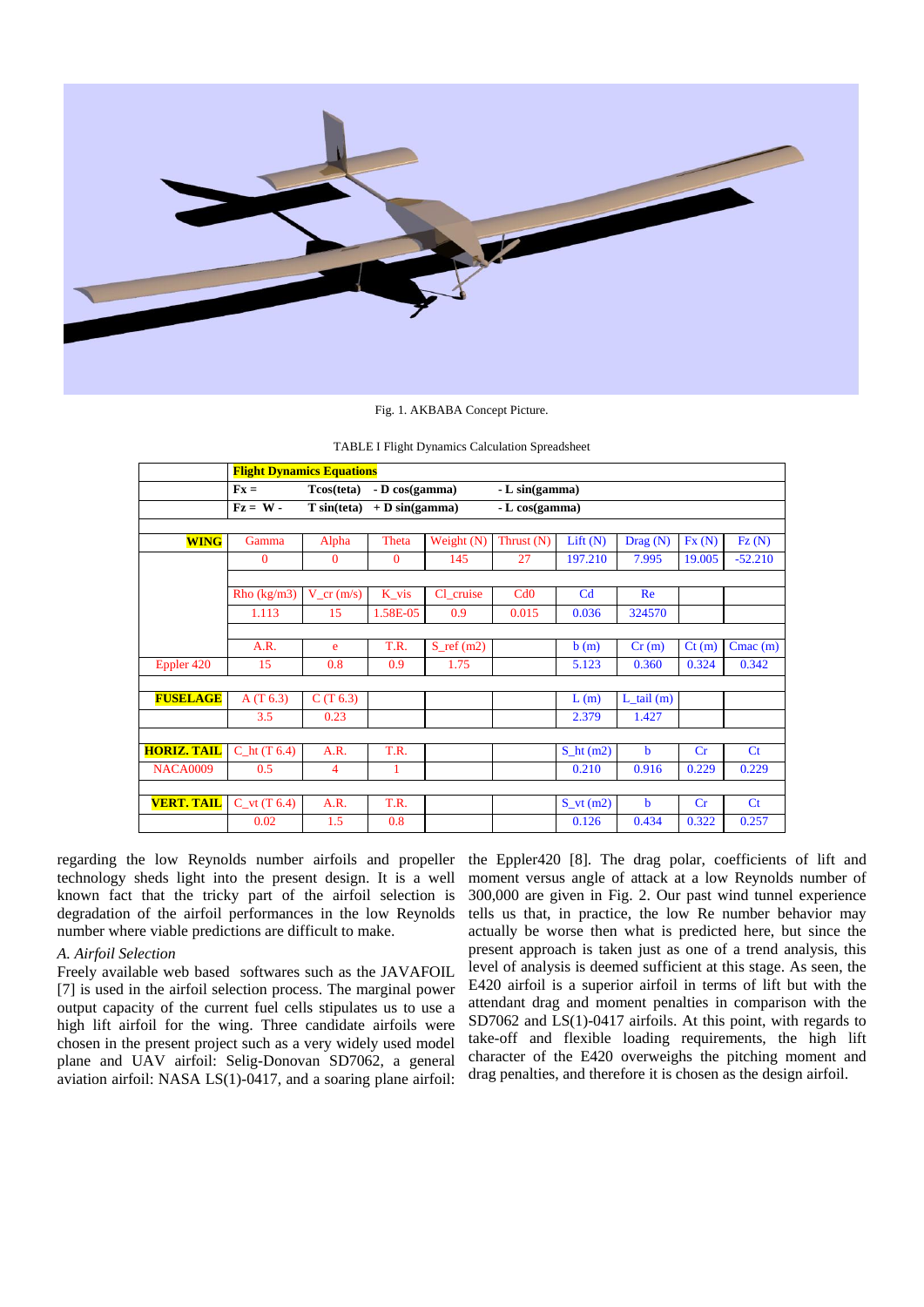| <b>INITIAL SIZING</b> |                              |                         |                  |              |      |
|-----------------------|------------------------------|-------------------------|------------------|--------------|------|
| Component             | Input                        | <b>Symbol</b>           | <b>Reference</b> | <b>Entry</b> | Unit |
|                       |                              |                         |                  |              |      |
| <b>Wing</b>           | airfoil lift curve slope     | Cla                     | Javafoil         | 6.28         | /rad |
|                       | mean aero chord              | mac                     |                  | 0.340        | m    |
|                       | most aft cg location         | Xcg                     |                  | 0.880        | m    |
|                       | cg_bar loc                   | $X-cg$                  |                  | 2.588        |      |
|                       | ac location                  | Xacw                    |                  | 0.850        | m    |
|                       | ac bar loc                   | X--acw                  |                  | 2.500        |      |
|                       | ref area                     | Sw                      |                  | 1.750        | m2   |
|                       | exposed area                 | Sexp                    |                  | 1.700        | m2   |
|                       | aspect ratio                 | A                       |                  | 15.00        |      |
|                       | span                         | b                       |                  | 5.050        | m    |
|                       | $1-M*2$                      | beta                    |                  | 1.00         |      |
|                       | eta                          | Cla/2pi/beta            |                  | 1.00         |      |
|                       | sweep                        | $\Lambda$ tmax          |                  | 1.00         | deg  |
|                       |                              |                         |                  |              |      |
| <b>Fuselage</b>       | % pos. of wing ac loc        | Xacw / Lf               |                  | 0.369        |      |
|                       | empirical pitch mom.<br>fac. | Kf                      | Fig. 16.14       | 0.015        |      |
|                       | fus. width                   | Wf                      |                  | 0.250        | m    |
|                       | fus. length                  | Lf                      |                  | 2.302        | m    |
|                       | Diameter                     | d                       |                  | 0.250        | m    |
|                       |                              |                         |                  |              |      |
| H. Tail               | airfoil lift curve slope     | Clah                    |                  | 6.28         | /rad |
|                       | ac location                  | Xach                    |                  | 2.200        | m    |
|                       | ac bar loc                   | $X$ --ach               |                  | 6.471        |      |
|                       | Tail arm                     | Lt                      |                  | 1.350        | m    |
|                       | Upwash                       | $d(\text{eps})/d\alpha$ | Fig. 16.12       | 0.200        |      |
|                       | Downwash                     | $d(\alpha h)/d\alpha$   |                  | 0.800        |      |
|                       | H.Tail eff.                  | eta_h                   | Eq. 16.6         | 0.900        |      |
|                       | ref area                     | Sh                      |                  | 0.210        | m2   |
|                       | exposed area                 | Sexp                    |                  | 0.210        | m2   |
|                       | aspect ratio                 | A                       |                  | 4.000        |      |
|                       | span                         | b                       |                  | 0.916        | m    |
|                       | $1-M*2$                      | beta                    |                  | 1.000        |      |
|                       | eta                          | Cla/2pi/beta            |                  | 1.000        |      |
|                       | sweep                        | $\Lambda$ tmax          |                  | 0.000        | deg  |

TABLE II Initial Sizing Results

## *B. CFD Simulation*

Next level of prediction is carried out through viscous CFD methodology based on Reynolds Averaged Navier-Stokes equations. First, the validation of the low order airfoil results is done with the viscous and turbulent flow simulations using the ANYSYS CFX software [9]. Fig. 3 shows the mesh structure around the E420 airfoil using a total of 125,528 node points. Range of different turbulence models such as the algebraic model, two-equation standard *k-*<sup>ε</sup> model, *k-*<sup>ε</sup> RNG model, *k-*<sup>ω</sup> SST model and SSG Reynolds stress model are used. Fig. 4 shows the pressure contours and velocity vectors around the E420 airfoil at the Re number of 350,000 using the  $k-\omega$  SST model. Note the high suction field on the airfoil upper surface that translates into a high lift airfoil. Table III shows a comparison of the lift and drag coefficients for the different

turbulence models used at an angle of attack of zero degrees and a Reynolds number of 350,000. As shown, there is a good agreement between the *k-*<sup>ω</sup> SST and SGS Reynolds stress models in terms of the lift coefficient, and there is a good agreement between Javafoil and *k-ε* models in terms of the drag coefficient. Also, the 3-D CFD simulation was done using a coarse mesh of nearly 2,800,000 elements for an angle of attack of 0° and Re of 350,000 in order to have an opinion about the three-dimensional flow field around the UAV. Fig. 5 shows the unstructured tetrahedral mesh around the aircraft. Fig. 6 shows the surface pressure field and streamlines around the airplane where the red color indicates pressure regions and green and blue colors indicate suction regions.

| TABLE III Comparison of different turbulence models at $Re = 350,000$ . |
|-------------------------------------------------------------------------|
|-------------------------------------------------------------------------|

|                            | <b>Cl</b> | Cd    |
|----------------------------|-----------|-------|
| <b>Javafoil</b>            | 1.40      | 0.030 |
| <b>Algebraic</b>           | 1.14      | 0.065 |
| Standard k-ε               | 1.07      | 0.030 |
| RNG $k - \epsilon$         | 1.08      | 0.029 |
| k-w SST                    | 1.23      | 0.019 |
| <b>SSG Reynolds Stress</b> | 1.33      | 0.008 |

#### IV. PROPULSION

Principles of electric design of an UAV require a combination of some analytical, numerical and experimental tools including a sensible data base especially for the propellers at low Reynolds numbers and a correct fuel cell/battery electrical power-electric motor-propeller combination. Especially, such a combination gets more tricky with the increase in altitude. In this project, our design process starts with the selection of a commercially available fuel cell system that imposes the maximum take-off weight and maximum take of thrust requirements. As current commercially available fuel cells may not be sufficient for all take-off and climb conditions, additional battery power should be accounted for. After the selection of the fuel cell system, pre-design of the electrical system is carried out by using another in-house spreadsheet methodology given in Table IV. The spreadsheet methodology is calibrated against legacy propeller data (Fig. 7) available in the literature [10]. The preliminary sizing of the propulsion system is finally checked against the web based freely available software: JAVAPROP [11]. Thrust and torque output of the propeller calculated by using the JAVAPROP software is shown in Fig. 8.

## V. STABILITY AND CONTROL

Analysis of the longitudinal static stability and neutral point calculation is done via a spreadsheet program as shown in Table V. The aircraft is presently has a stick fixed static margin of 8%.

## VI. AUTOPILOT DESIGN AND DEVELOPMENT

The freely available MATLAB/SIMULINK tools FDC [12] and Airlib [13] are used to develop an autopilot and simulate the dynamics of the controlled motion based on a nonlinear aircraft model.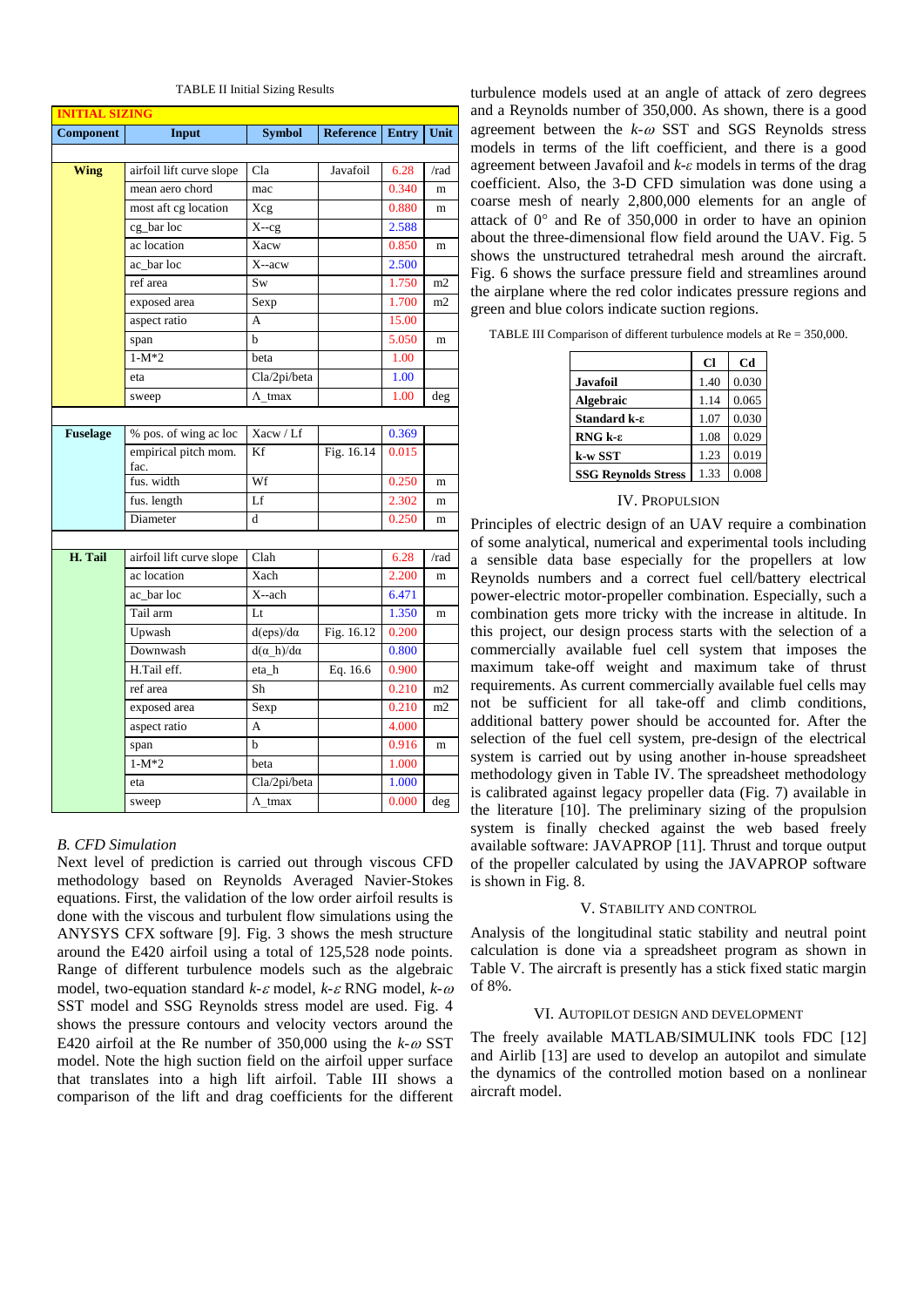

Fig. 2. Comparison of the drag polars, lift and moment coefficients of the E420, SD7062 and LS(1)-0417 airfoils at Re = 300,000.



Fig. 3. Mesh structure around Eppler 420 airfoil for CFD analysis



Fig. 4. Pressure contours and velocity vectors around the Eppler 420 airfoil at at  $Re = 350,000$  using the k- $\omega$  SST model.



Fig. 5. Unstructured mesh around the UAV.



Fig. 6. Pressure contours on the surface of UAV at Re = 350,000.



Fig. 7. Legacy data for a wooden two-blade propellers [10].



Fig. 8. Thrust and torque output of a propeller by using the JAVAPROP.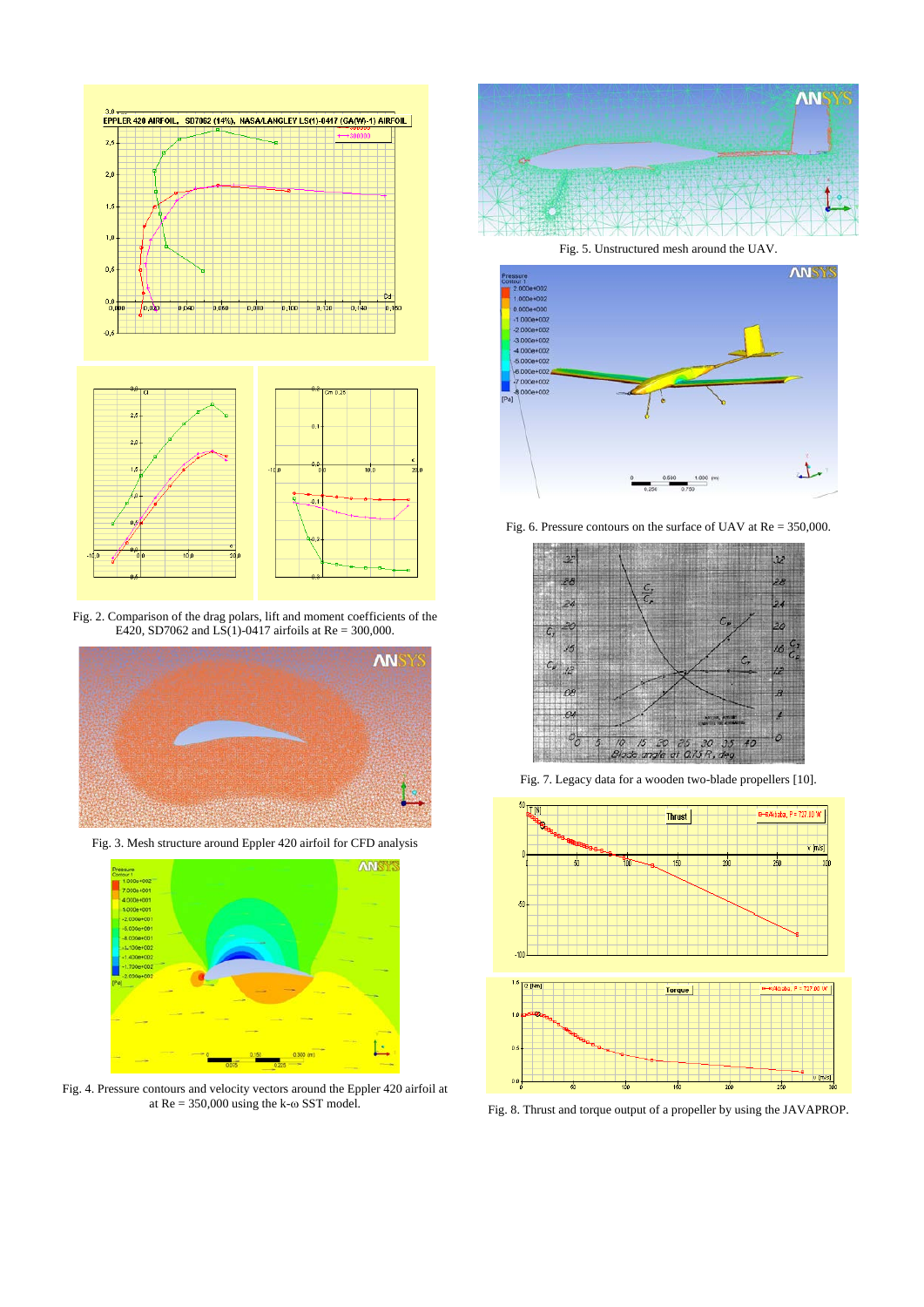TABLE IV Spreadsheet program for calculating the electrical power and static/cruise flight thrust requirements.

| <b>POWER AND THRUST CALCULATIONS</b> |          |       |  |  |
|--------------------------------------|----------|-------|--|--|
| Aicraft                              |          |       |  |  |
| W                                    | 150      | N     |  |  |
| b                                    | 5        | m     |  |  |
| $\mathsf{C}$                         | 0.34     | m     |  |  |
| Ro                                   | 1        | kg/m3 |  |  |
| V                                    | 15       | m/s   |  |  |
| S                                    | 1.7      | m2    |  |  |
| AR                                   | 14.7     |       |  |  |
| Cl                                   | 0.78     |       |  |  |
| Cd0                                  | 0.027    |       |  |  |
| Cm                                   | $-0.2$   |       |  |  |
| E                                    | 0.8      |       |  |  |
| Cd total                             | 0.044    |       |  |  |
| Drag                                 | 8.35     | N     |  |  |
| Lift                                 | 150.00   | N     |  |  |
| Moment                               | $-13.01$ | Nm    |  |  |
| P cruise, (prop) (req)               | 125      | W     |  |  |
| Efficiency (elec, mech)              | 0.79     |       |  |  |
| Efficiency (prop)                    | 0.48     |       |  |  |
| Req cruise power                     | 329      | W     |  |  |
| <b>Motor</b>                         |          |       |  |  |
| I operating                          | 50       | A     |  |  |
| I idle                               | 2.5      | A     |  |  |
| R                                    | 0.03     | Ohm   |  |  |
| V                                    | 18.5     | V     |  |  |
| Power (shaft)                        | 808      | W     |  |  |
| Power (motor)                        | 925      | W     |  |  |
| Efficiency (elec)                    | 0.87     |       |  |  |
| Efficiency (mech)                    | 0.90     |       |  |  |
| <b>Total Efficiency</b>              | 0.79     |       |  |  |
| <b>Available Power at shaft</b>      | 727      | W     |  |  |
| <b>Static Conditions</b>             |          |       |  |  |
| Kv                                   | 400      | rpm/V |  |  |
| rpm                                  | 6800     |       |  |  |
| rps                                  | 113      |       |  |  |
| Gear ratio                           | 1        |       |  |  |
| n prop                               | 113      | rps   |  |  |
| Diameter prop                        | 0.406    | m     |  |  |
| J advance ratio                      | 0.326    |       |  |  |
| Cp                                   | 0.045    |       |  |  |
| Ct/Cp                                | 2.713    |       |  |  |
| T static                             | 43       | N     |  |  |
| Loss factor                          | 0.9      |       |  |  |
| <b>Output Static Thrust</b>          | 39       | N     |  |  |
| <b>Flight Conditions</b>             |          |       |  |  |
| <b>Flight Power (absorbed)</b>       | 517      | W     |  |  |
| <b>Flight Thrust (available)</b>     | 23       | N     |  |  |
| Prop Efficiency                      | 0.48     |       |  |  |
|                                      |          |       |  |  |

The autopilot designed keeps the velocity, altitude and the heading of the aircraft at desired reference values and also achieves coordination during turns by minimizing the lateral

TABLE V Spreadsheet program for the neutral point calculation

| <b>STABILITY (STICK FIXED AND FREE</b> |                          |                |  |  |
|----------------------------------------|--------------------------|----------------|--|--|
| <b>Formulas</b>                        | Reference [5,6]          | <b>Results</b> |  |  |
|                                        |                          |                |  |  |
| <b>Wing terms</b>                      |                          |                |  |  |
| $1 + \tan(\Lambda \tan^*2)$ /beta*2    | Denom. Eq. 12.6          | 1.00           |  |  |
| $\sqrt{4}$ +A2beta2/eta2(1+tan())      | Denom. Eq. 12.6          | 15.14          |  |  |
| Wing CLa                               | Eq. 12.6                 | 6.30           |  |  |
| <b>Fuselage terms</b>                  |                          |                |  |  |
| $\overline{F=1.07(1+d/b)}*2$           | Eq. 12.9                 | 1.18           |  |  |
| Kf*Wf**2*Lf/mac*Sw                     | Eq. 16.22                | 0.004          |  |  |
| Cma fus                                | Eq. 16.22                | 0.208          |  |  |
| <b>Tail terms</b>                      |                          |                |  |  |
| $1 + \tan(\Lambda \tan^*2)$ /beta*2    |                          | 1.00           |  |  |
| $\sqrt{4+A}$ 2beta2/eta2(1+tan())      |                          | 4.47           |  |  |
| H.Tail CLah                            | Eq. 12.6                 | 3.88           |  |  |
| <b>Neutral Point Calculation</b>       |                          |                |  |  |
| Cm-Tail effect                         | Eq. 16.9                 | 0.34           |  |  |
| Numerator (Stick-fixed)                | Eq. 16.9                 | 17.71          |  |  |
| Denomerator (Stick-fixed)              | Eq. 16.9                 | 6.63           |  |  |
| Numerator (Stick-free)                 | Eq. 16.9*tail fac 0.8    | 17.27          |  |  |
| Denomerator (Stick-free)               | Eq. 16.9*tail fac 0.8    | 6.57           |  |  |
| <b>Stick-fixed Stability</b>           |                          |                |  |  |
| Xnp_bar                                | Eq. 16.9                 | 2.670          |  |  |
| Xnp                                    |                          | 0.908          |  |  |
| <b>Static Margin</b>                   | Xnp_bar - Xcg_bar        | 0.081          |  |  |
| Cm alf                                 | Eq. 16.10                | $-0.512$       |  |  |
| <b>Stick-free Stability</b>            |                          |                |  |  |
| Xnp_bar                                | Eq. $16.9*$ tail fac 0.8 | 2.631          |  |  |
| Xnp                                    |                          | 0.894          |  |  |
| <b>Static Margin</b>                   | Xnp_bar - Xcg_bar        | 0.042          |  |  |
| Cm alf                                 | Eq. 16.10                | $-0.267$       |  |  |

force acting on the aircraft. A schematic block diagram of the autopilot is shown in Fig. 9.

MATLAB/SIMULINK simulations performed with this autopilot in the loop are shown in Figs. 10 and 11. The scenario considered for these simulations is as follows: The designed UAV aircraft (as seen in Fig. 12) is flying at a speed of 20 m/s and altitude 1000 m. Between  $t=100$  to  $t=200$  seconds the autopilot is commanded to increase the altitude to 1100 m. The aircraft is instructed to fly at this altitude between t=200 and t=500 seconds and it is commanded to descend back to 1000 m between t=700 and t=800 seconds. After this, the autopilot is ordered to navigate the aircraft within a distance of 20,000 m of a runway located at coordinates (0 m, 30,000 m) oriented 150° with the horizontal axis. Next, the autopilot is commanded to initiate the landing procedures, which involves descending 1000 m to land on the runway while at the same time reducing the velocity to the landing speed, which is about 10 m/s. Observing Figures 10 and 11, it can be seen that the autopilot achieves these commands described satisfactorily. Work is now in progress by the TOBB ETU Aviation Club ETUHAVK to build and test this autopilot experimentally.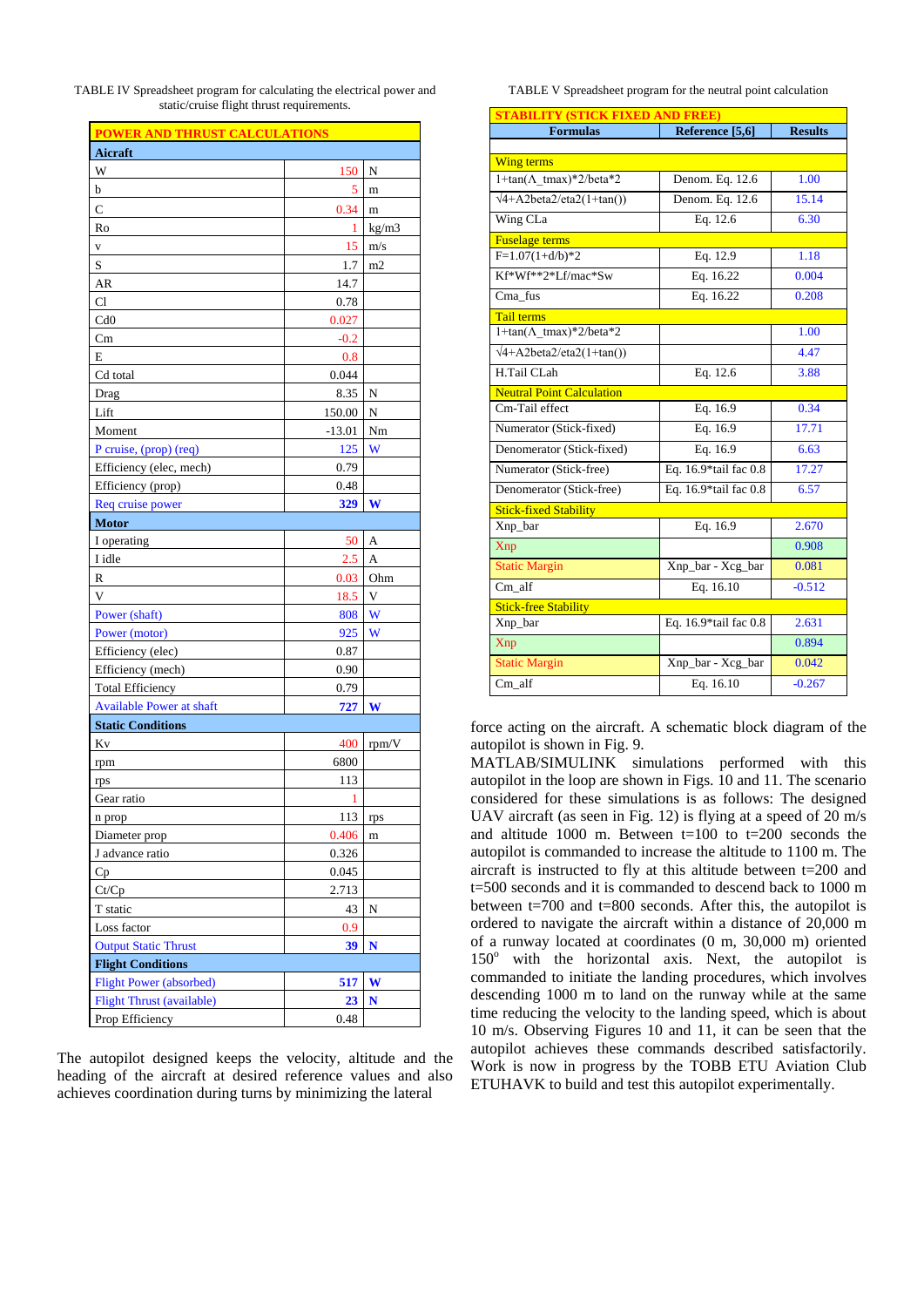

Fig 9. Closed loop system structure for autopilot design.



Fig. 10. Aircraft states resulting from SIMULINK simulations of the nonlinear aircraft model in closed-loop.

Fig. 11. Aircraft trajectory resulting from SIMULINK simulations of the nonlinear aircraft model in closed-loop.



Fig. 12. Three views of AKBABA UAV.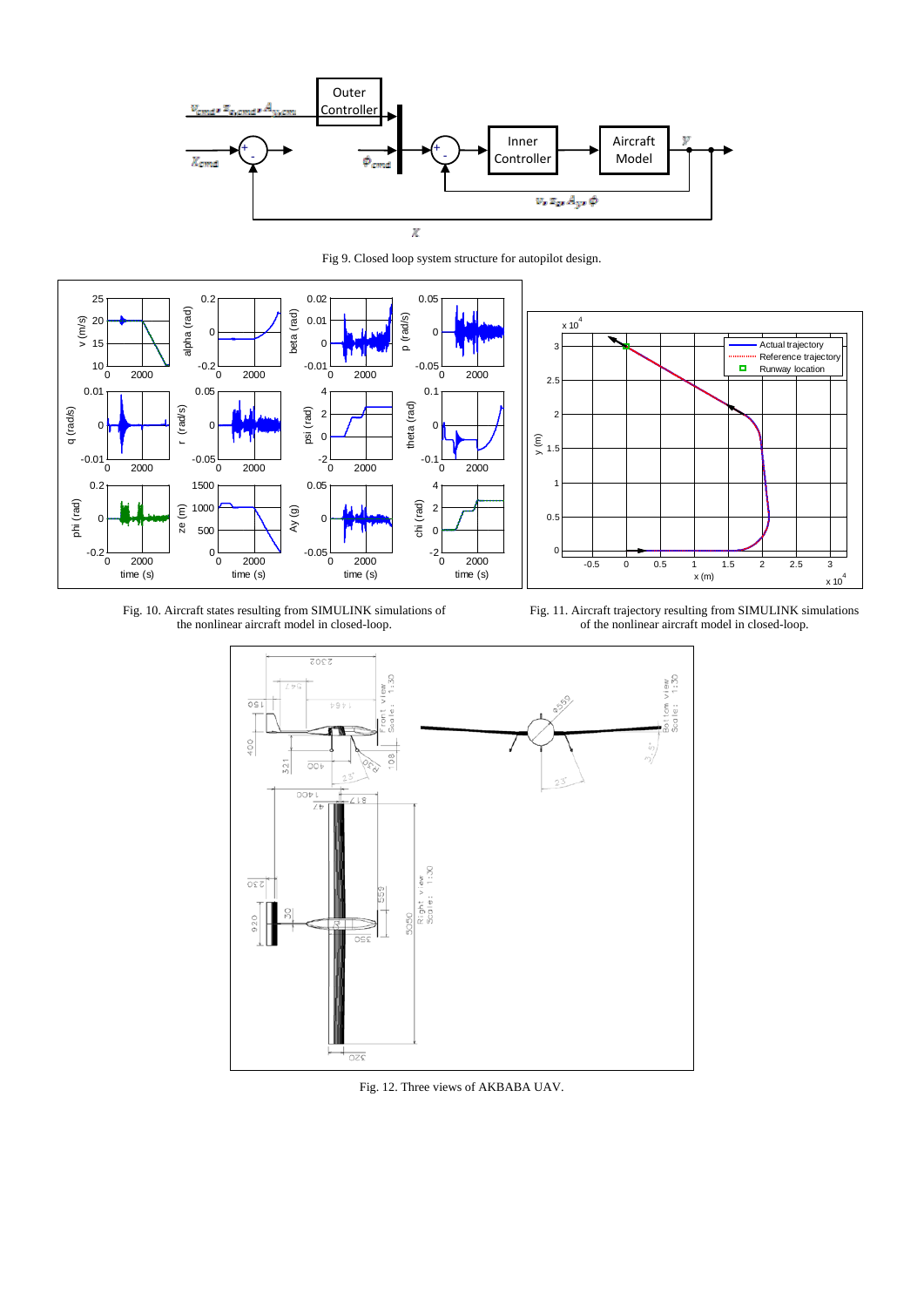## VII. MANUFACTURING PHASE

Manufacturing phase was started with the development of the CAD model and drawings followed by the selection of the material and manufacturing processes. Since the aircraft must be light, in order to increase the efficiency of flight and decrease the costs (which are defined in design goals), the materials and mechanical systems must be considered well. As it is obvious, composite materials have good behaviors and most preferred ones for civil aircrafts. However they are rather expensive and a good way of making an aircraft with an electrical motor depends on its low weight. In the interest of building a composite body and wings, the three views of the aircraft are drawn using CATIA V5 [14] which can be seen in Fig. 12. After this step, core material is chosen as polystyrene. Polystyrene is a type of foam and the most useful one for this kind of airplane. Polyurethane and polyvinyl chloride were other options for core material but polyurethane is dangerous when it catches fire and polyvinyl chloride is not useful for big parts. Fabric cloth choosing is other important part of the manufacturing. In most composite aircraft, there are four different materials; fiber glass, Kevlar, carbon fiber and boron. Fiber glass is chosen in this project. Since this is an academic study, the prices are very important. Fiber glasses' mechanic properties are proper to manufacture a UAV because it is light, it has a high electromagnetic conductivity, it has endurance to atmospheric conditions, and also its price is optimum considered to its properties. There are three common types for fiber glasses E-glass, C-glass and S-glass. C-glass has a high corrosion, however, it has a low mechanical properties. The Eglasses have low elasticity and high fatigue strength. They are cheaper but they have also less strength than the S-glasses. Sglass types are 25-30% stronger than E-glass while they still carry all of the properties of E-glass and statically S-glasses can be loaded more than E-glasses. Resin making has a key role in composite aircraft building. Resin carries whole loads and also may give extra strength against bullets in military usage. In this project, three of resin types are considered; vinley ester resin, epoxy resin and polyester resin. Polyester resin is not proper for aircrafts. Although vinley ester resin has superiority in using time and prices, it may be explosive while mixing with cobalt nepthenate and methyl ethyl ketone peroxide. Since epoxy resin is widely used in aerospace industry and has good behaviors in both mixing phase and using phase, it has been chosen as the resin type to be used. Epoxy resins are usually used in coating and fiber glass composites. Heat processed epoxy resins have high strength and high chemical resistance and heat resistance.

There are a lot of options to make a composite aircraft since there are lots of brands and products. To make the selection simpler, international shops removed from the list because of their disadvantageous in shipping. Only the shops of composite material sellers are searched to get data. Hexion L285 for epoxy resin is more proper for aircrafts and its best match for aircraft building is Hexion H285-H287 epoxy hardener. Since there is no great difference in efficiency, H285 was chosen for its better price. The only proper option for epoxy paste is the Araldite. However there are many options for fiber glass fabric

but only one of them is S-glass. Hence, Atlas S2 (190 gr/m2) as the Fiber Glass Fabrics, Hexion-L285 as the Lamination Epoxy Resin, and Hexion-H285 as the Lamination Epoxy Hardener are chosen.

The manufacturing technique will be handy lay up method to complete the assembly. By these selections, composite type is become clear. Using fiber glass with epoxy resin is defined as Glass Reinforced Polyester (GRE). Some mechanical properties of GREs are given in Table VI which shows that using fiber glass with epoxy resin is going to assist the structure very well while not having so much weight. This is also going to decrease the loads. While lower price is a crucial part of manufacturing, easy manufacturing is also crucial. The easier manufacturing means lower prices. So some design parameters have been changed by considering this. Taper ratio of the vertical tail changed to 1 to build it up easier. Because, if the taper ratio is different than 1, the cross section area of the tail will vary along its length and this makes its manufacturing harder. Also, the fuselage has changed to a simple and inorganic form. Before the conceptual simplification, the fuselage had various curves on it to give a more aerodynamic form which was more complex than its simplified form and was very difficult to be built by using hot wire cutter or some kind of different cutters. Fig. 13 shows these different forms. This modification decreases its aerodynamic performance, but this decrease is not so crucial at this stage of the project.

Table VI. Some properties of GREs which consist 50-80% of glass of continuous fibers [15].

|                      | <b>GRE</b>   |
|----------------------|--------------|
| $\rho$ [g/cm3]       | $1.6 - 2.0$  |
| $E$ [GPa]            | $30 - 55$    |
| $\sigma$ [MPa]       | $600 - 1165$ |
| $\sigma$ press [MPa] | $150 - 825$  |

## *A. FEM Analysis*

Considering that the aspect ratio of the AKBABA UAV is 15, it can be foreseen that the greatest stress appears at the intersection between the wing and the fuselage because of the maximum moment that is produced by the lift force. Therefore, the structural Finite Element Method (FEM) analysis is concentrated on that region. According to the AKBABA Design Book, the foreseen weight is 145 N and this weight will be loaded on wings. A load factor of 3 was used as a safety factor in FEM analysis, so the new force is assumed 450N and this is divided by 2 to find one wing load. This force is distributed on the wing in parabolic form. For the FEM analysis, CATIA V5 software is used, because it is easy to transfer from the conceptual part design, which is also done using CATIA, to the analysis design or vice versa.

First, the surface meshing is done with a mesh clustering where the maximum stress expected to occur and the number of nodes is 33,805. The distributed force is applied on the surface area of the wing and the wing is fixed at the intersection between the wing and fuselage. A new material is selected which has required properties of S-glass and applied to the solution part. Also, inner foam is not applied because of its lower yields